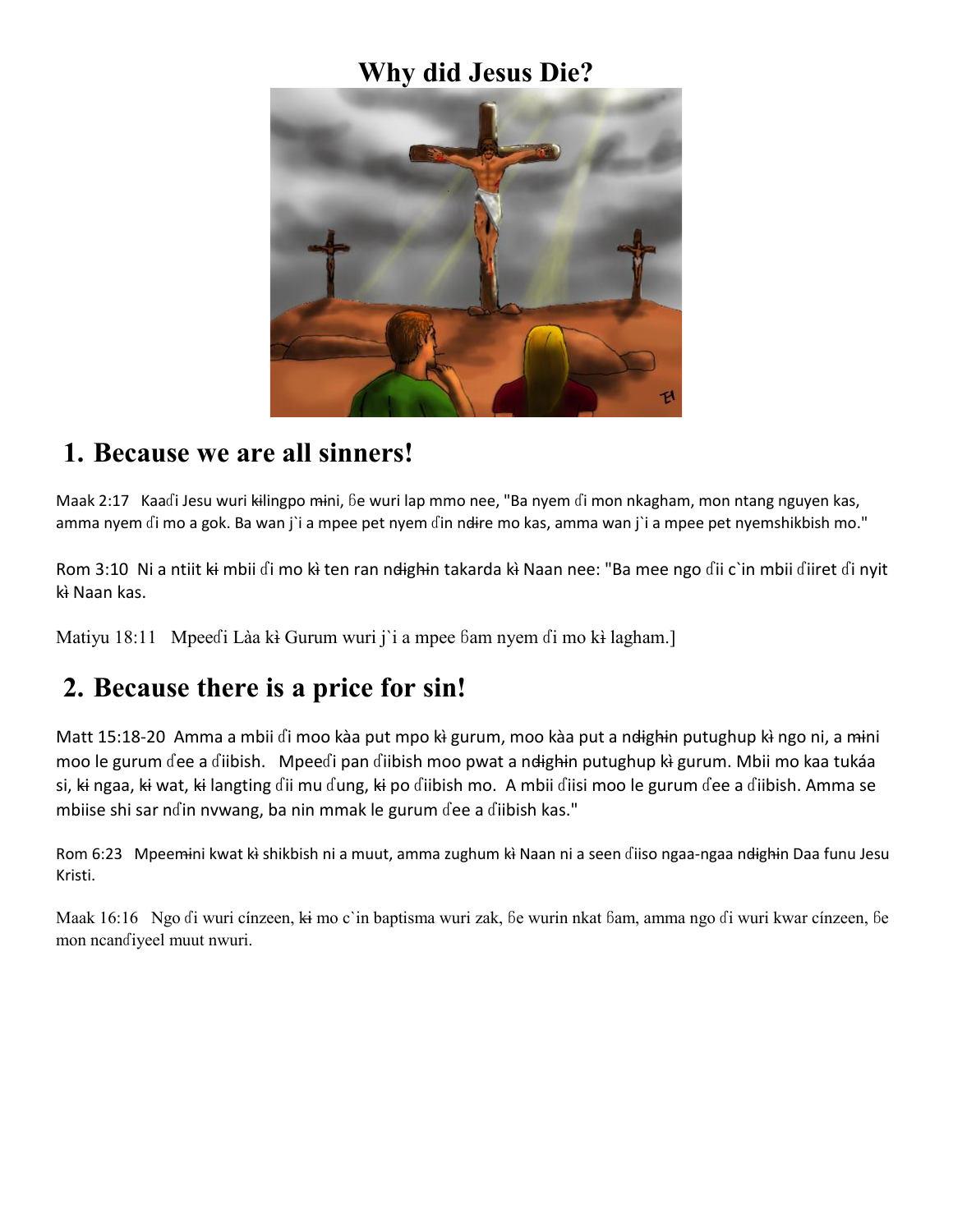

#### **There is a price for sin!**

# **3. Because Jesus died and paid for our sins on the cross!**

Matiyu 1:21 Wuran nlàa-làa diimish, dang mon mpet sum firi a Jesu, mpee i a wurin nyaghal am nyem firi mo, m ut shikbish furu mo."

Rom 5:8 Amma Daa Jesu wuri muut mpee mun kaadi mu kudi a nyemshikbish mo. Ndighin ar diisi be Naan wuri kám wal fi̶ri mmun.

John 3:16 "Mpee i Naan wal mun gurum i mun ndığhın yil ni jir, har wuri lop Làa firi diimindong sham, mpeku koo weye i cínzeen nwuri, e ba ngo mı̶nin mmuut kas, amma nwurin nkat seen iiso ngaa-ngaa.

Matiyu 18:11 Mpeedi Làa kì Gurum wuri j'i a mpee bam nyem di mo kì lagham.

## **4. Salvation is a free gift, not by good works. You must take God's word for it, and trust Jesus alone!**

ak 4:12 Ba gurum mon nwaa mak kat mee am pe mee ngo i kas. Mpee i ndighin yil iisi jir, e ba Naan wuri ki c'in iiko mmee ngo, mpeku wuri am gurum mo i kas, see a nd+gh+n sum ki-Jesu Kristi bejee ak"

Ephesians 2:8-9 A mpee yit naajeel kì Naan, ang e wu kat am, mpee i wu cínzeen. Ba wu kat am iisi ni a mpee mee ak iiret i wu c'in kas, ni a zughum mu Naan. Ba ni a mpee mee ak kas. Mpeemini, e taji mee gurum iyeepkáa firi kas.

Titus 3:5 e wuri am mun. am iisi, ba ni a mpee mee mbii iiret i muu c'in shikáa funu kas, amma a mpee naajeel fiit, ang e wuri am mun shi Riin ii ang. Wuri wang putughup funu mo, ku mo ee a ii ang, kı̶ zak, wuri cín seen iipoo mmun.